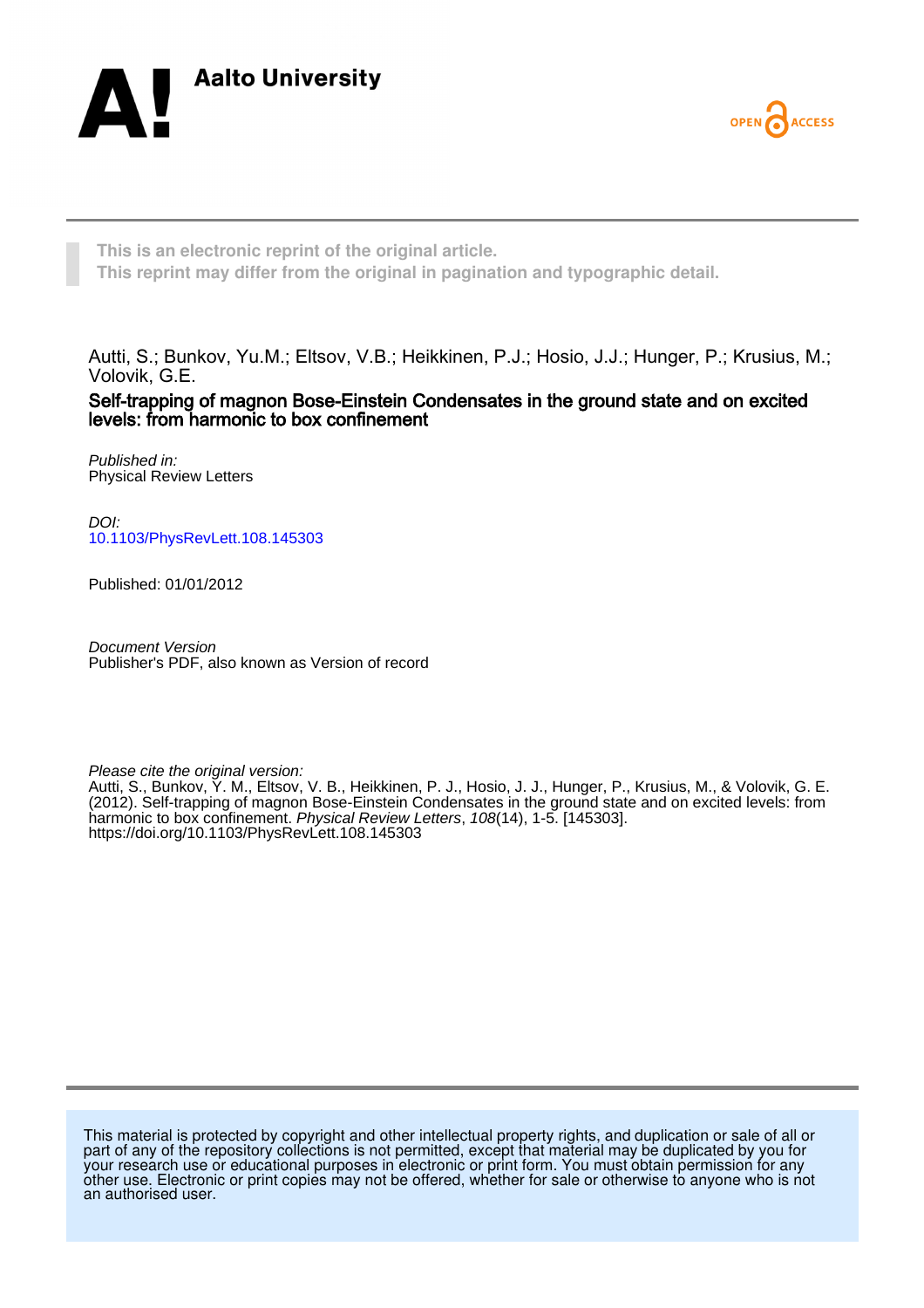## Self-Trapping of Magnon Bose-Einstein Condensates in the Ground State and on Excited Levels: From Harmonic to Box Confinement

S. Autti,<sup>1</sup> Yu. M. Bunkov,<sup>2</sup> V. B. Eltsov,<sup>1</sup> P. J. Heikkinen,<sup>1</sup> J. J. Hosio,<sup>1</sup> P. Hunger,<sup>2</sup> M. Krusius,<sup>1</sup> and G. E. Volovik<sup>1,3</sup>

<sup>1</sup>Low Temperature Laboratory, School of Science, Aalto University, Finland <sup>2</sup>Institute Néel, CNBS, Cranoble, France

 $\mu^2$ Institute Néel, CNRS, Grenoble, France

 ${}^{3}$ L.D. Landau Institute for Theoretical Physics, Moscow, Russia

(Received 14 November 2011; published 3 April 2012)

Long-lived coherent spin precession of <sup>3</sup>He-B at low temperatures around  $0.2T_c$  is a manifestation of Bose-Einstein condensation of spin-wave excitations or magnons in a magnetic trap which is formed by the order-parameter texture and can be manipulated experimentally. When the number of magnons increases, the orbital texture reorients under the influence of the spin-orbit interaction and the profile of the trap gradually changes from harmonic to a square well, with walls almost impenetrable to magnons. This is the first experimental example of Bose condensation in a box. By selective rf pumping the trap can be populated with a ground-state condensate or one at any of the excited energy levels. In the latter case the ground state is simultaneously populated by relaxation from the exited level, forming a system of two coexisting condensates.

DOI: [10.1103/PhysRevLett.108.145303](http://dx.doi.org/10.1103/PhysRevLett.108.145303) PACS numbers: 67.30.er, 03.70.+k, 05.30.Rt, 11.10.Lm

During the last few years increasing efforts have been invested in the investigation of Bose-Einstein condensation (BEC) of nonconserved bosons, such as magnons [[1](#page-5-0),[2\]](#page-5-1), photons [[3](#page-5-2)], and exciton-polaritons [[4](#page-5-3)]. BEC of quasiparticles and other particlelike excitations is a special case since in thermal equilibrium their chemical potential vanishes. Formally BEC requires conservation of the particle number, but condensation can still be extended to systems with weakly violated conservation. For sufficiently longlived excitations, the nonzero chemical potential is well defined and condensation becomes possible. The loss of (quasi)particles owing to their decay does not violate the coherence and can be compensated by pumping. Magnons in superfluid 3He-B satisfy this condition and condensation there is observed as spontaneous long-lived coherent precession of spins which is accompanied by various phenomena of spin superfluidity [[5\]](#page-5-4). Different types of magnon BEC have been identified in <sup>3</sup>He-B, starting from the so-called ''Homogeneously Precessing Domain'' (HPD), which represents a bulk condensate state.

In 3He-B at low temperatures the HPD state becomes unstable owing to parametric creation of spin waves, but another type of coherent long-lived NMR signal with several orders of magnitude smaller amplitude was discovered in this regime [[6](#page-5-5)]. The mode was ascribed to magnon condensation in a magnetic trap formed in a weakly in-homogeneous order-parameter distribution or texture [[1\]](#page-5-0), but the piecemeal information obtained with pulsed and cw NMR measurement has been confusing. Here we report the first measurements with full experimental control of the order-parameter texture which produces the 3D trap. We find that when the number of magnons increases the profile of the trap changes from harmonic to boxlike. The pressure of the multimagnon wave function opens a ''cavity'' in a

way similar to the electron bubble in liquid helium. In quantum field theory such self localization of a bosonic field is known as a  $Q$ -ball [[7](#page-5-6)]. This texture-free cavity can be filled by a magnon condensate on any energy level of the trap. For cold atoms in an optical trap, the formation of a non-ground-state condensate has been discussed [[8,](#page-5-7)[9\]](#page-5-8), but not yet realized. Of great practical importance is the fact that these magnon condensates can be used to probe the quantum vacuum state of <sup>3</sup>He-B in the limit  $T \rightarrow 0$  [[10\]](#page-5-9), where most conventional measuring signals become insensitive.

Magnon condensation.—There are two approaches to the thermodynamics of atomic systems: one can fix the particle number  $\mathcal N$  or the chemical potential  $\mu$ . For magnon condensation, this corresponds to different experimental situations: to pulsed or continuous wave (cw) NMR, respectively. In free precession after the tipping pulse, the number of magnons pumped into the trap is conserved (if losses are neglected). This corresponds to fixed  $\mathcal{N}$ , when the system itself chooses the global frequency of coherent precession (= the magnon chemical potential  $\mu$  [[5](#page-5-4)]). The opposite case is cw NMR, when a small rf field is continuously applied to compensate for the losses. The frequency of precession  $\omega$  is then that of the rf field  $\omega_{\text{rf}}$ , the chemical potential is  $\mu \equiv \omega = \omega_{\text{rf}}$ , and the number of magnons adjusts itself to this frequency, to match the resonance condition.

A cylindrically symmetric trap for magnons is schematically shown in Fig. [1.](#page-2-0) It is realized in a long cylindrical sample container with radius  $R_s = 3$  mm in an axially oriented magnetic field (the experimental setup is described in Ref. [[11](#page-5-10)]). The axial confinement potential  $U_{\parallel}(z) = \omega_L(z)$ , where  $\omega_L(z) = \gamma H(z)$  is the local Larmor frequency, is produced by a small pinch coil, which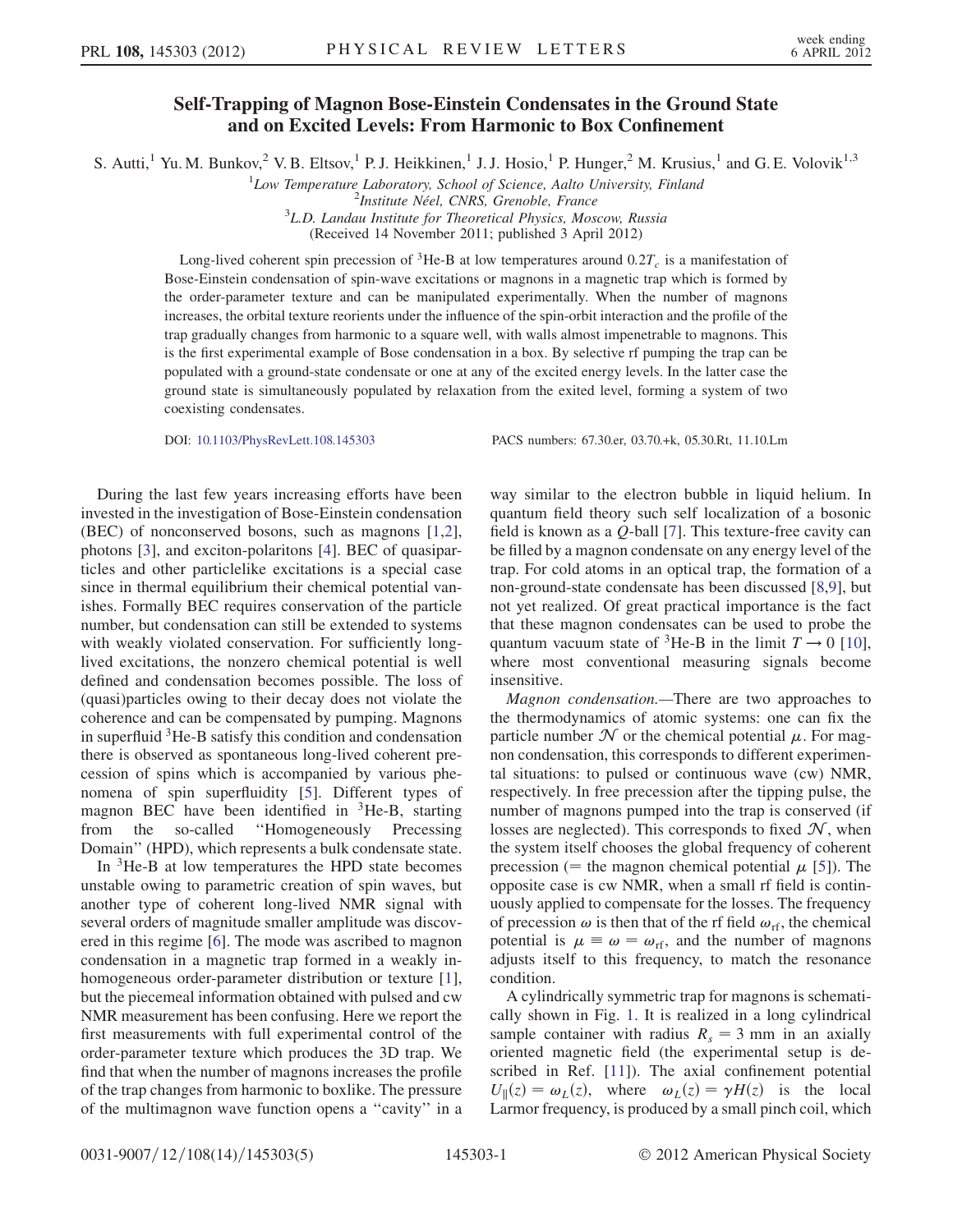<span id="page-2-0"></span>

FIG. 1 (color). A sketch of the trapping potential Eq. ([2\)](#page-2-5) which is formed in the cylindrically symmetric ''flare-out'' texture of the orbital anisotropy axis  $L$  (thin lines) in a shallow minimum of the vertical magnetic field H (right). The arrows represent the magnetization M, which precesses coherently with constant phase angle in the condensate droplet (dark blue), in spite of the inhomogeneity in the texture and in the magnetic field.

<span id="page-2-2"></span>creates a shallow minimum in the magnetic field. The radial confinement comes from the spin-orbit interaction with the texture of the orbital angular momentum L of Cooper pairs [[5\]](#page-5-4):

$$
F_{\rm so} = \frac{4\Omega_L^2}{5\omega_L} \sin^2 \frac{\beta_L(r)}{2} |\Psi|^2,
$$
 (1)

where  $\Psi$  is the wave function of the magnon condensate,  $\Omega_L$  is the Leggett frequency characterizing the strength of the spin-orbit coupling, and  $\beta_L$  the polar angle of L. The trapping potential is then given as

<span id="page-2-5"></span>
$$
U(\mathbf{r}) = U_{\parallel}(z) + U_{\perp}(r) = \omega_L(z) + \frac{4\Omega_L^2}{5\omega_L} \sin^2 \frac{\beta_L(r)}{2}.
$$
 (2)

On the side wall of the cylinder L is oriented normal to the wall, while on the cylinder axis  $\bf{L} \parallel \bf{H}$ . Close to the axis  $\beta_L$  remains small and varies linearly with distance r. Here the potential  $U(\mathbf{r})$  reduces to that of a harmonic trap, as used for the confinement of dilute Bose gases [[12](#page-5-11)],

$$
U(\mathbf{r}) = U(0) + \frac{m_M}{2} (\omega_z^2 z^2 + \omega_r^2 r^2),
$$
 (3)

<span id="page-2-1"></span>where  $m_M$  is the magnon mass. The low-amplitude standing spin waves have the conventional spectrum

$$
\omega_{mn} = \omega_L(0) + \omega_r(m+1) + \omega_z(n+1/2), \qquad (4)
$$

where  $\omega_L(0) = \omega_L(z = 0)$  is the Larmor frequency at the bottom of the well, which corresponds to the center of the trap in Fig. [1.](#page-2-0) The axial oscillator frequency  $\omega_z$  is adjusted by changing the current in the pinch coil, while the radial frequency  $\omega_r$  can be controlled by rotating the sample, since adding vortex-free superfluid flow or rectilinear vortex lines modifies the flareout texture. Let us consider the condensates which form when we start filling magnons to one of the levels  $(m, n)$  in Eq. ([4\)](#page-2-1).

Ground-state condensate.—When the number of magnons  $\mathcal N$  in the ground-state  $(0, 0)$  increases, they exert an orienting effect on the L texture via the spin-orbit interac-tion in Eq. [\(1](#page-2-2)), which favors **L**  $\parallel$  **H**. As a result at large  $\mathcal{N}$ the harmonic trap transforms to a box with  $\beta_L \approx 0$  within which magnons are localized. This effect is demonstrated in Fig. [2](#page-2-3) with self-consistent calculations of the L-texture and of the magnon condensate wave function  $\Psi$  in the axially symmetric and z-homogeneous geometry. Rapid flattening of the texture and self-trapping of the wave function is seen to result. At large  $\mathcal N$  the radius of localization approaches the asymptote

<span id="page-2-4"></span>
$$
R(\mathcal{N}) \sim a_r(\mathcal{N}/\mathcal{N}_c)^p, \qquad \mathcal{N} \gg \mathcal{N}_c, \qquad (5)
$$

where  $a_r$  is the harmonic oscillator length in the original radial trap (at  $\mathcal{N} \ll \mathcal{N}_c$ ),  $\mathcal{N}_c$  is the characteristic number at which the scaling starts, and  $p \approx 0.2$ . As in the case of the electron bubble,  $R$  is determined by a balance between the magnon zero-point energy and the surface energy of the condensate bubble. For the 2D radial texture the total energy is

<span id="page-2-3"></span>

FIG. 2 (color). Numerical calculations of the magnon wave function and the order-parameter texture for multimagnon bubbles. The deflection angles of the magnetization,  $\beta_M$ , and of the orbital anisotropy axis,  $\beta_L$ , are plotted as a function of radius for different populations  $\mathcal N$  of the ground-state,  $m = n = 0$ .  $\mathcal N$ increases from bottom to top in the  $\beta_M$  plot and from left to right in the plot of  $\beta_L$ . The red curves correspond to the experimental regime in Fig. [3](#page-3-0) (starting with  $M_{\perp}/M_{\text{HPD}} = 5 \times 10^{-4}$  and then continuing from  $10^{-3}$  to  $5 \times 10^{-3}$  with a step of  $10^{-3}$ ). The blue curves illustrate extrapolations to the asymptotic regime  $f \rightarrow$  $f_L(0)$  ( $M_{\perp}/M_{\text{HPD}}$  varies from  $10^{-2}$  to  $5 \times 10^{-2}$  with a step of  $5 \times 10^{-3}$ ). When the magnon occupation increases, the magnon wave function suppresses the orbital texture  $\beta_L$  and the potential well transforms towards a box with impenetrable walls. Fits to the wave function of the condensate in a box are shown with broken lines in the  $\beta_M$  plot. The effective radius of the box obtained from such fits is shown in the *inset* as a function of  $N$ . The slope from Eq. [\(5\)](#page-2-4) with  $p = 1/5$  is shown for comparison. Calculations for the excited radial states (ignoring relaxation to the ground state) present a similar picture. The difference is that the wave function (and thus  $\beta_M$ ) crosses zero an appropriate number of times and the radius of localization is larger than in the ground state, as shown in the inset for  $m = 2$ . The reason is the larger amplitude of zero-point motion in Eq. ([6\)](#page-3-1), so that from [\(5\)](#page-2-4) we have  $R_{2,0}/R_{0,0} = (\lambda_2/\lambda_0)^{1/5}$ .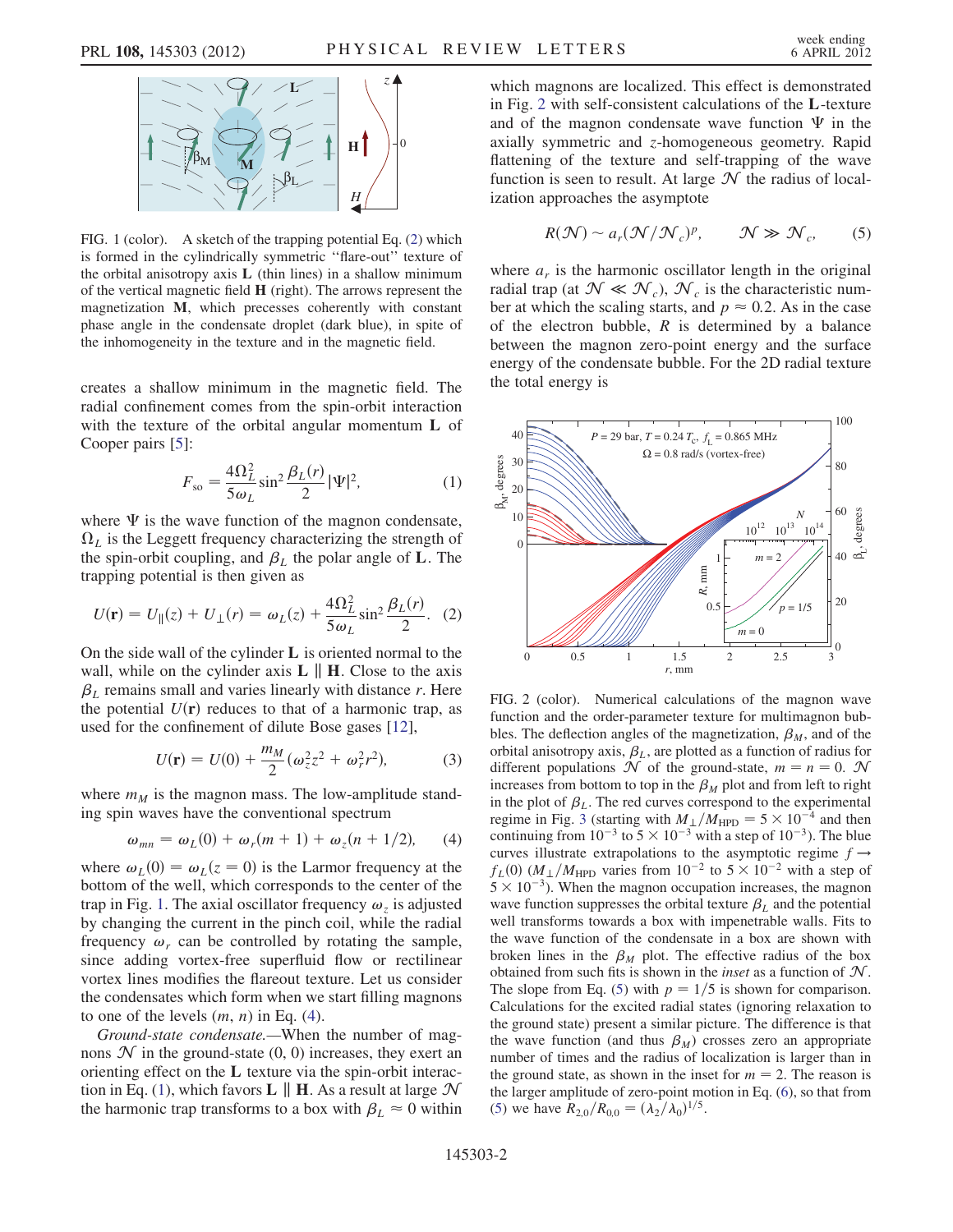$$
E(R) = \mathcal{N} \frac{\hbar^2 \lambda_m^2}{2m_M R^2} + 2\pi R \sigma(R). \tag{6}
$$

<span id="page-3-1"></span>The first term on the right-hand side is the kinetic energy of  $\mathcal N$  magnons in a cylindrical box, where  $\lambda_m$  is the *mth* root of the Bessel function. The second term is the surface energy with the surface tension  $\sigma$  which depends on R due to the flexibility of the texture. Our numerical simulations give  $\sigma(R) \propto R^2$ , and minimization of Eq. [\(6\)](#page-3-1) with respect to R gives for the box radius Eq. [\(5\)](#page-2-4) with  $p \approx 1/5$ .

Incidentally, for an atomic condensate with repulsive interparticle interactions, where  $\mathcal{N} \gg \mathcal{N}_c$  is possible, the exponent in Eq. [\(5](#page-2-4)) is also  $p = 1/5$  in the Thomas-Fermi limit [[12](#page-5-11)]. However, owing to different scenarios of condensate formation the dependence of the frequency shift on  $\mathcal N$  differs from the behavior of the analogous quantity in an atomic condensate; i.e., the chemical potential  $\mu(\mathcal{N})$  is of the form

$$
\omega - \omega_L(0) \sim \omega_r(\mathcal{N}/\mathcal{N}_c)^{-2/5}
$$
, magnon BEC, (7)

$$
\mu - U(0) \approx \omega_r (\mathcal{N} / \mathcal{N}_c)^{2/5}, \quad \text{atomic BEC.} \quad (8)
$$

<span id="page-3-2"></span>In contrast to the atomic condensate, in the magnon condensate  $d\omega/d\mathcal{N}$  < 0. When the magnon condensate is growing, its frequency  $\omega$  decreases, approaching the Larmor frequency  $\omega_L$  asymptotically. This determines the way in which the magnon condensate is grown in a cw NMR experiment (Fig. [3](#page-3-0)). Magnons are created when the frequency  $\omega$  of the applied rf field is swept down and crosses the ground-state level  $\omega_{00}$ . With increasing  $\mathcal{N}$ , the potential well becomes wider radially and the energy of the trapped state decreases, finally approaching the scaling regime. Assuming that  $\sigma(R) \propto R^2$  and taking into account that  $\mathcal{N} = \int d^2r |\Psi|^2$  and thus  $|\Psi| \sim \mathcal{N}^{1/2}/R$ , one obtains for the transverse magnetization  $M_{\perp} \propto \int d^2 r |\Psi| \propto$  $\mathcal{N}^{1/2}R \propto R^{7/2} \propto (f - f_L(0))^{-7/4}$ . This agrees with the exponent  $-1.75$  obtained in numerical simulations and in the experiment (Fig. [3](#page-3-0), inset).

Non-ground-state condensates.—In Fig. [4](#page-4-0) three examples of NMR spectra are shown which illustrate the magnon energy levels  $(m, n)$  in Eq. [\(4](#page-2-1)) under external control of the radial and axial oscillator frequencies. Here  $\omega_r$  is changed by adjusting the rotation velocity  $\Omega$ in the vortex-free Landau state, where the velocity of the superfluid fraction is  $v_s = 0$  (in a frame fixed in the laboratory). The azimuthally flowing superfluid counterflow velocity  $v_n - v_s = |\mathbf{\Omega} \times \mathbf{r}|$  modifies the L-texture [\[13\]](#page-5-12), making the trap steeper in the radial direction. This increases the radial frequency  $\omega_r$  and the spectral distance between the radial modes. Similarly, on increasing the depth of the minimum in the field H the distance between the axial modes increases.

The many exited levels in Fig. [4](#page-4-0) represent coherently precessing states with similar nonlinear population characteristics as the ground state in Fig. [3:](#page-3-0) they are

<span id="page-3-0"></span>

FIG. 3 (color). Formation of the magnon condensate in the ground state of the trap in Fig. [1](#page-2-0) in cw NMR measurement. The condensate magnetization  $M_{\perp}$  precessing in the transverse plane is plotted on the vertical axis, normalized to that when the homogeneously precessing domain (HPD) fills the volume within the detector coil [[23](#page-5-13)]. The arrows indicate the sweep direction of the applied rf frequency  $f = \omega/(2\pi)$ . M<sub>1</sub> grows when the frequency is swept down. Only a tiny response is obtained on sweeping in the opposite direction. During the downward frequency sweep the condensate is destroyed (vertical lines), when energy dissipation exceeds the rf pumping. This point depends on the applied rf excitation amplitude, marked at each vertical line. The lower green line represents the result of calculations from Fig. [2.](#page-2-3) These calculations have no fitting parameters: the vertical difference from the measurements can be attributed to the experimental uncertainty in determining the normalization for  $M_{\perp}$ . Inset: The experimental curve measured with the largest excitation and compared to the numerical curve from the main panel, replotted with logarithmic axes to demonstrate the asymptotic limit for large magnon numbers:  $M_{\perp} \propto$  $[f - f_L(0)]^{-1.75}$ , which corresponds to the condensate in a box.

condensates. This is a new phenomenon which becomes possible when  $d\mu/d\mathcal{N} < 0$ : The condensate in the state  $(m, n)$  starts to grow when the rf frequency (and thus the chemical potential) is swept down and crosses the level  $\omega_{mn}(0)$  from above. During further sweeping of  $\mu$  the excited state eventually collapses due to relaxation to the ground state. If the downward frequency sweep is continued further, the same behavior is repeated when the next lower excited level starts to be populated. For repulsive atomic condensates  $d\mu/dN > 0$  and stable non-groundstate populations cannot be formed in this way [\[8](#page-5-7)]. For attractive atomic condensates  $d\mu/d\mathcal{N} < 0$  and in principle the present approach might then become possible.

The condensate on a level  $(m, n)$  can be maintained in steady state only if the proper chemical potential is applied, i.e., under continuous pumping at  $\omega_{mn}(\mathcal{N})$ . After switching off the pumping, the condensate is manifested as longlived ringing of the free induction signal. In Fig. [5](#page-4-1) the decay of the induction signal has been recorded, showing two coexisting condensates: at the excited (2, 0) level, where the magnons were initially pumped, and in the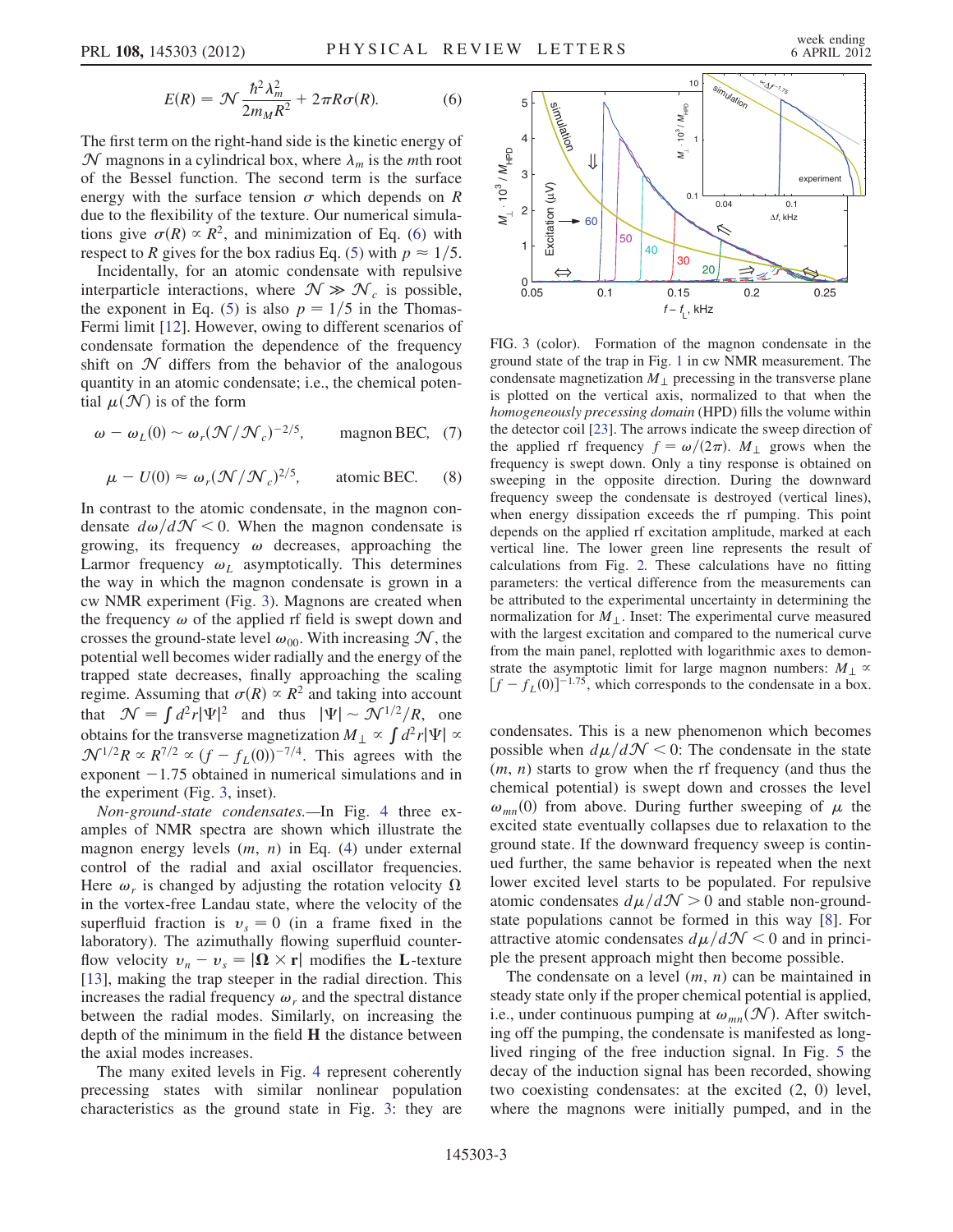<span id="page-4-0"></span>

FIG. 4 (color). Formation of magnon condensates at different excited levels  $(m, n)$  of the magnetic trap in Fig. [1](#page-2-0). When the frequency of the rf excitation field is swept down and crosses one of the levels  $(m, n)$  at  $f_{mn}$ , the magnon condensate starts to grow according to Eq. ([7\)](#page-3-2). Only modes with even m and n are excited. The three examples of measured spectra are for different values of rotation velocity  $\Omega$  in the vortex-free state and for different depths  $\Delta H/H$  of the axial field minimum in the trap. In the topmost case the depth of the field minimum is twice that of the two bottom examples. As a result, the smaller axial level spacing increases, as the axial oscillator frequency  $\omega_z/2\pi$ : 22  $\rightarrow$  27 Hz, but the larger radial level spacing remains unchanged. Similarly, when  $\Omega$  is increased from 0.6 rad/s (bottom spectrum) to  $0.8$  rad/s (two top most spectra), the radial level separation increases, as  $\omega_r/2\pi$ : 170  $\rightarrow$  240 Hz. The equidistant vertical tick marks refer to the level positions in the absence of magnons and have been fitted to the harmonic trap relation in Eq. [\(4](#page-2-1)).

ground state (0,0), which is filled by relaxation from the excited level. This type of quantum relaxation process for populating the ground state explains the off-resonance excitation at frequencies above the precession frequency  $\omega_{00}$ , as observed in Ref. [\[14\]](#page-5-14). Excitation with white noise in a frequency band around  $\omega_{00}$ , as reported in Refs. [\[15](#page-5-15)[,16\]](#page-5-16), is another manifestation of the process.

During the decay the magnon population follows closely the trajectory for the reverse process of Fig. [3.](#page-3-0) With decreasing temperature the relaxation rate in the ground state decreases rapidly—lifetimes  $\sim$ 15 min have been reported from observations at the lowest temperatures [\[17\]](#page-5-17). Our measurements in Fig. [5](#page-4-1) on the decay from the excited state (2,0) show faster relaxation. However, the measured relaxation time is much longer than the dephasing time of the linear NMR response (about 10 ms in the same conditions). The long life time of free precession is a prominent

<span id="page-4-1"></span>

FIG. 5 (color). Decay of the magnon condensate, after rf pumping is switched off at  $t = 0$ . The amplitude of the Fourier transform of the signal from the NMR pick-up coil is shown in the main panel. Magnons are pumped to the (2, 0) level at  $t < 0$ , but the ground state is simultaneously populated owing to the decay of magnons from the excited state. At  $t > 0$  both states decay [\[24\]](#page-5-21) and the frequency of precession increases as the trap responds to the decreasing magnon population (Fig. [3](#page-3-0)). The inset shows the amplitudes of the two peaks and fits to exponential decay with time constant  $\tau$ . The measurements have been performed at  $0.14T_c$  in equilibrium rotation at 0.9 rad/s with rectilinear vortices.

experimental signature of these coherent condensate states. Although in practice coherent precession in an excited state is accompanied by coherent precession in the ground state, these are two independent phenomena, since their relaxation time scales are different and, moreover, when pumping at the ground-state frequency  $\omega_{00}$  only the ground-state becomes occupied.

Conclusions.—Unlike ultracold atoms, coherently precessing magnon condensates in a magneto-textural trap with experimental control are subject to a potential which transforms with increasing magnon number from a harmonic well to a cylindrical box. For bosons this is the only demonstration so far of self-trapping, owing to the interaction of the growing number of particles with the confining quantum field. For fermions examples of selfformation of a boxlike trapping potential are the electron bubble in liquid helium [[18](#page-5-18)] and the MIT bag model of a hadron [\[19\]](#page-5-19), where the asymptotically free quarks are confined within a cavity in the pionic field.

In the magnon trap different excitation levels can be selectively populated with condensates, owing to an effective magnon-magnon interaction mediated by the orbital texture. These condensates provide important new possibilities for future measurements in the  $T \rightarrow 0$  limit [[10\]](#page-5-9), particularly in terms of their relaxation properties. An urgent task is to determine whether the relaxation rate will reveal new information about surface [[20](#page-5-20)] and